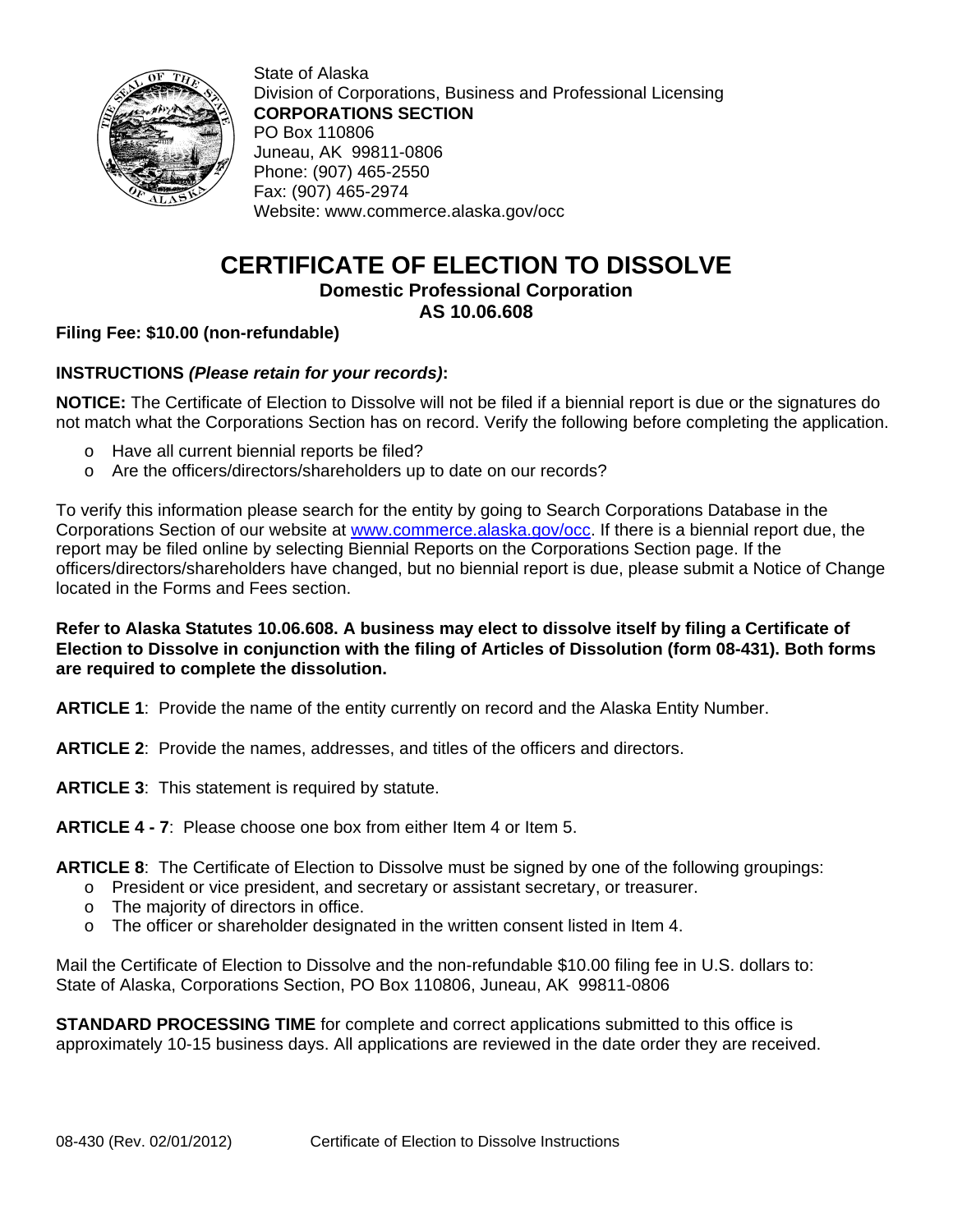

State of Alaska Division of Corporations, Business and Professional Licensing **CORPORATIONS SECTION**  PO Box 110806 Juneau, AK 99811-0806 Phone: (907) 465-2550 Fax: (907) 465-2974 Website: www.commerce.alaska.gov/occ

#### **CERTIFICATE OF ELECTION TO DISSOLVE Domestic Professional Corporation AS 10.06.608**

 **\$10.00 Filing Fee (non-refundable)**

**NOTICE**: A Certificate of Election to Dissolve must be filed prior to, or in conjunction with the filing of Articles of Dissolution – see form 08-431. Both forms are required to complete the dissolution.

Pursuant to Alaska Statutes 10.06.608, a business may elect to dissolve itself.

| <b>ITEM 1: Name of the Entity:</b> | Alaska Entity #: |
|------------------------------------|------------------|
|                                    |                  |
|                                    |                  |

**ITEM 2:** The names, addresses, and titles of the officers/directors/shareholders:

| Title                 | Name | Mailing address | Director<br>X | Shareholder<br>$\mathsf{X}$ |
|-----------------------|------|-----------------|---------------|-----------------------------|
| President             |      |                 |               |                             |
| <b>Vice President</b> |      |                 |               |                             |
| Secretary             |      |                 |               |                             |
| Treasurer             |      |                 |               |                             |
|                       |      |                 |               |                             |
|                       |      |                 |               |                             |
|                       |      |                 |               |                             |
|                       |      |                 |               |                             |
|                       |      |                 |               |                             |

Attach a separate sheet if needed.

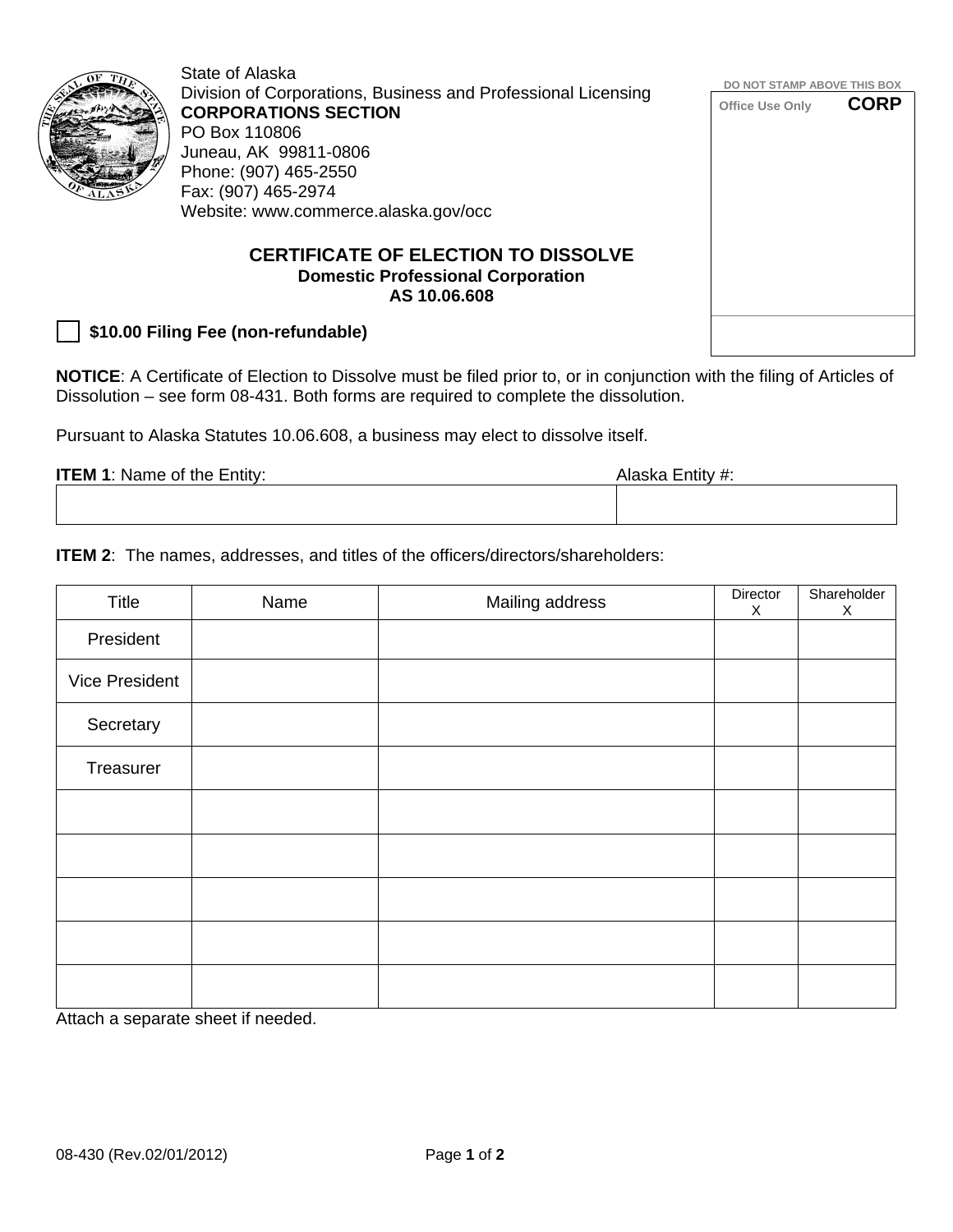**ITEM 3: Corporation has elected to wind up and dissolve.** Complete either Item 4 or Item 5:

**ITEM 4**: If the election to dissolve was approved by the shareholders by: (Check only one box in Item 4.)

 $\Box$  Election. The number of shares voting for the election was  $\Box$ , which represents at least 2/3 of the shareholders entitled to vote.

 $\Box$  The corporation's shareholders by written consent. NOTE: A copy of the consent signed by all of the shareholders of the corporation must be attached.

--- OR ---

**ITEM 5**: The election was approved by the board of directors with one of the following statements: (Check only one box in Item 5.)

 $\Box$  A statement that there are no shares issued, or

 $\Box$  A statement that the corporation was disposed of all of its assets and has not conducted any business for the past five years, or

 $\Box$  A statement that the corporation has been adjudicated bankrupt.

**ITEM 6**: The Certificate of Election to Dissolve must be an officers' certificate, or shall be signed by at least a majority of the directors in office at time of election to dissolve, or by the officer or shareholder designated to do so in written consent by the shareholders holding shares representing 50 percent or more of the voting power.

| Signature | Printed name | Title | Date |
|-----------|--------------|-------|------|
|           |              |       |      |
|           |              |       |      |
|           |              |       |      |
|           |              |       |      |
|           |              |       |      |
|           |              |       |      |
|           |              |       |      |

Attach a separate sheet if needed.

**NOTE**: Persons who sign documents filed with the commissioner that are known to the person to be false in material respects are guilty of a class A misdemeanor.

**NOTICE**: A Certificate of Election to Dissolve must be filed prior to, or in conjunction with the filing of Articles of Dissolution – see form 08-431.

Mail the Certificate of Election to Dissolve and the non-refundable \$10.00 filing fee in U.S. dollars to: State of Alaska, Corporations Section, PO Box 110806, Juneau, AK 99811-0806

**STANDARD PROCESSING TIME** for complete and correct applications submitted to this office is approximately 10-15 business days. All applications are reviewed in the date order they are received.